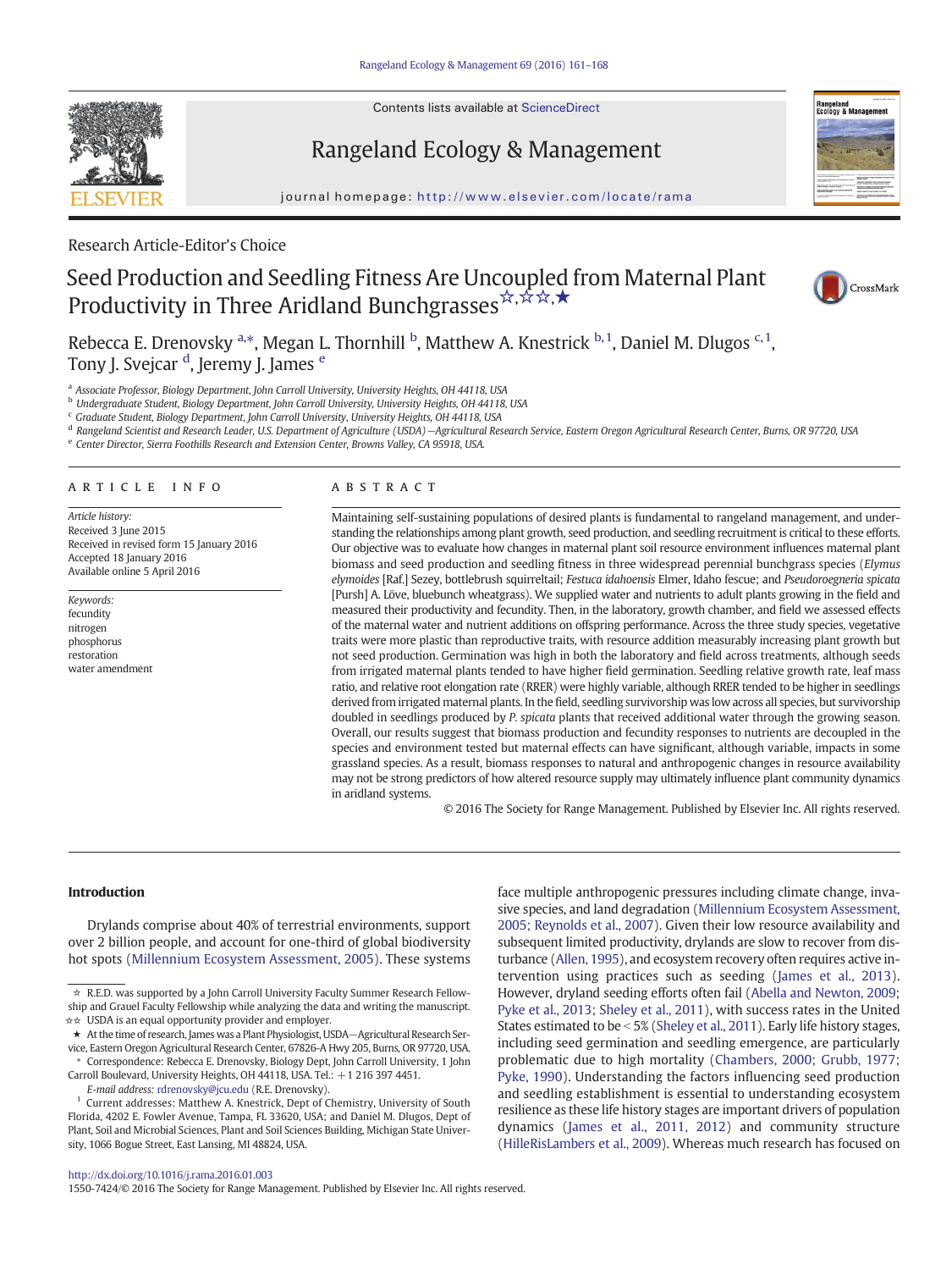seed and seedling ecology in arid systems, our ability to forecast the factors influencing recruitment dynamics remains limited ([Hardegree](#page-7-0) [et al., 2011](#page-7-0)).

Most work on how changes in soil resource availability influences dryland plant performance has focused on growth and biomass production, with less work on how soil resources influence seed production, seedling vigor, and establishment [\(Breen and Richards, 2008;](#page-6-0) [Drenovsky and Richards, 2005](#page-6-0)). Some work with shrubs [\(Breen and](#page-6-0) [Richards, 2008; Drenovsky and Richards, 2005; Fisher et al., 1988](#page-6-0)), perennial forbs ([Shock et al., 2012](#page-7-0)), perennial grasses ([Pol et al., 2010](#page-7-0)), and annuals [\(Gutierrez and Whitford, 1987](#page-7-0)) suggests seed production and individual seed mass may be positively related to increased soil resource availability, similar to biomass production. However, reproductive structures tend to be more "expensive" to produce than vegetative organs ([Harper, 1977; Watson, 1984\)](#page-7-0), due to lower net carbon gain and greater nutrient investment. Therefore, allocation between vegetative and reproductive growth may not always be positively correlated, as has been observed in the limited studies cited.

Resource availability may influence maternal seed production and seed provisioning, as well as alter performance of seeds and seedlings. These maternal effects can have genetic and environmental components and can be adaptive if they increase offspring reproductive success ([Lacey, 1998\)](#page-7-0). For example, greater maternal provisioning of seeds can increase seed nutrient content and mass, resulting in higher germination, faster germination times, greater seedling survivorship, and faster seedling growth rates ([Aarssen and Burton, 1990; Tungate](#page-6-0) [et al., 2006; Wulff and Bazzaz, 1992](#page-6-0)). These traits may enhance seedling survival. However, little is known about how fluctuations in the maternal resource environment impact seedling recruitment in arid systems, although pulsed and unpredictable resource availability is common in these environments ([Chesson et al., 2004\)](#page-6-0).

We asked how water and nutrient availability influences maternal plant growth and reproduction, as well as offspring traits (i.e., germination, relative growth rate, and survivorship) of three perennial bunchgrass species from the Intermountain West of the United States (Elymus elymoides [Raf.] Swezey, Festuca idahoensis Elmer, and Pseudoroegneria spicata [Pursh] A. Löve). We predicted that maternal plant tillering, biomass production, and fecundity would increase with resource addition (e.g., [Pol et al., 2010\)](#page-7-0). We also predicted fitness proxies would be highest among seedlings produced by plants raised under elevated resources ([Breen and Richards, 2008\)](#page-6-0).

Ecological and physiological differences among the study species also were expected to influence outcomes. Although similar in phenology and life history traits, the three species differ in their successional status and growth rates. E. elymoides is an early seral grass and typically one of the first deep-rooted perennial species to colonize disturbed sites ([Jones, 1998](#page-7-0)). In contrast, F. idahoensis and P. spicata have traits typifying late seral species, such as slower growth rates ([Khasanova et al.,](#page-7-0) [2013; Mangla et al., 2011\)](#page-7-0). F. idahoensis tends to be restricted to wetter sites, and of our three study species, it is generally the most difficult to establish [\(Sheley et al., 2006](#page-7-0)). On the basis of these trait descriptions, we predicted E. elymoides would respond most strongly to increased resource availability and would show the greatest reproductive investment. Because of its habitat preference for wetter sites, we hypothesized F. idahoensis would respond most positively to water additions.

# Methods

# Study Site and Species

The field experiment was conducted at the Northern Great Basin Experimental Range (NGBER) located in eastern Oregon (43°22′N, 118°22′W; 1300 m elevation) in a sage-steppe plant community. The vegetation is typical of Wyoming big sagebrush steppe, in which the dominant plants are sagebrush and perennial grasses such as E. elymoides, F. idahoensis, and P. spicata. These grass species are common throughout the Intermountain West and are targets of restoration efforts. Soils are Xeric Haplargids that range from sandy loams to clay loams. Mean (70 years) hydrologic year (i.e., 1 October to 30 September) precipitation is 279 mm, and mean temperature is 7.6°C. During the study (2008–2012), hydrologic year precipitation was 162 mm, 243 mm, 257 mm, 274 mm, and 115 mm, and mean temperature was 7.5°C, 8.5°C, 6.7°C, 6.9°C, and 8.4°C.

# Experimental Design of Maternal Plant Resource Addition Experiment

Resource additions were assigned in a completely randomized design to naturally established adults of the three grass species. Plants selected were similar in size within species (average basal area at the beginning of the experiment  $\approx$  53.2 cm<sup>2</sup>, 61.6 cm<sup>2</sup>, and 113.0 cm<sup>2</sup> for E. elymoides, F. idahoensis, and P. spicata, respectively) and were spaced approximately 1 m from neighboring individuals. Nutrient additions were applied October 2007 and 2008 when plants were dormant, and water was applied once weekly through the growing season (March– May 2008 and 2009). Treatments were applied in a factorial design with eight replicates per combination of species and treatment ( $n =$ 144 plants total). Water additions had two levels (control, irrigated), and nutrient amendments had three levels (control; nitrogen, phosphorus, and potassium [NPK]; and NPK  $+$  micronutrients). Plants did not detectably respond to micronutrient addition; therefore, these replicates were pooled with the other NPK replicates for statistical analysis. Water was supplied to individual plants via a drip irrigation system, with drippers placed 10 cm from the base of each plant. Each irrigated plant received approximately 200 L of water each year. Ammonium nitrate (57 g N per plant), triple super phosphate (28 g P per plant), and potassium sulfate (28 g K per plant) were supplied twice to the same plants (October 2007, 2008) by mixing them with field soil from the 5–15 cm layer and depositing them into two holes 10 cm from plants on opposite sides. Thus, nutrients had almost 5 months to mineralize and disperse before plants broke dormancy and initiated new leaf growth.

# Adult Leaf Nutrients, Growth, and Seed Production

Plants were assessed for leaf nutrients, growth, and seed production. A representative sample of green leaves from each maternal plant was collected for total N and P concentration in early May 2010, during peak vegetative growth. An increase in leaf nutrients without a concomitant increase in growth suggests nutrient storage, whereas reduced leaf nutrients in conjunction with increased growth in amended versus control plants suggests biomass dilution of nutrients. Equivalent concentrations among treatments may indicate sufficient soil nutrient availability. Leaves were dried at 60°C for 72 h and then finely ground with a ball mill. Leaf N concentration was measured by micro Dumas combustion on a CN analyzer (ECS 4010, Costech Analytical Technologies, Ventura, CA), and leaf P concentration was measured on dry-ashed and acidified samples via ICP-OES analysis (Plasma 400, PerkinElmer, Waltham, MA). In July 2009 and 2010, we determined tillers per plant, and at the end of the experiment (July 2010) all aboveground biomass was harvested. We measured seeds per plant in 2008, 2009, and 2010. Because seed dispersal occurs rapidly after ripening, we wrapped five reproductive culms per plant with fine mesh organza bags shortly after flowering. Seeds were collected when fully ripe (mid to late July of each year). Seeds were counted on five culms per plant, and seed production was estimated by multiplying average seed production per culm by reproductive culms per plant. Mean seed mass was estimated by dividing seed mass by number ( $\approx$ 100−300 seeds).

# Seed and Seedling Measurements

We measured percent seed germination each year (2008−2010) for each plant. To do this, we placed 50 seeds per mother plant on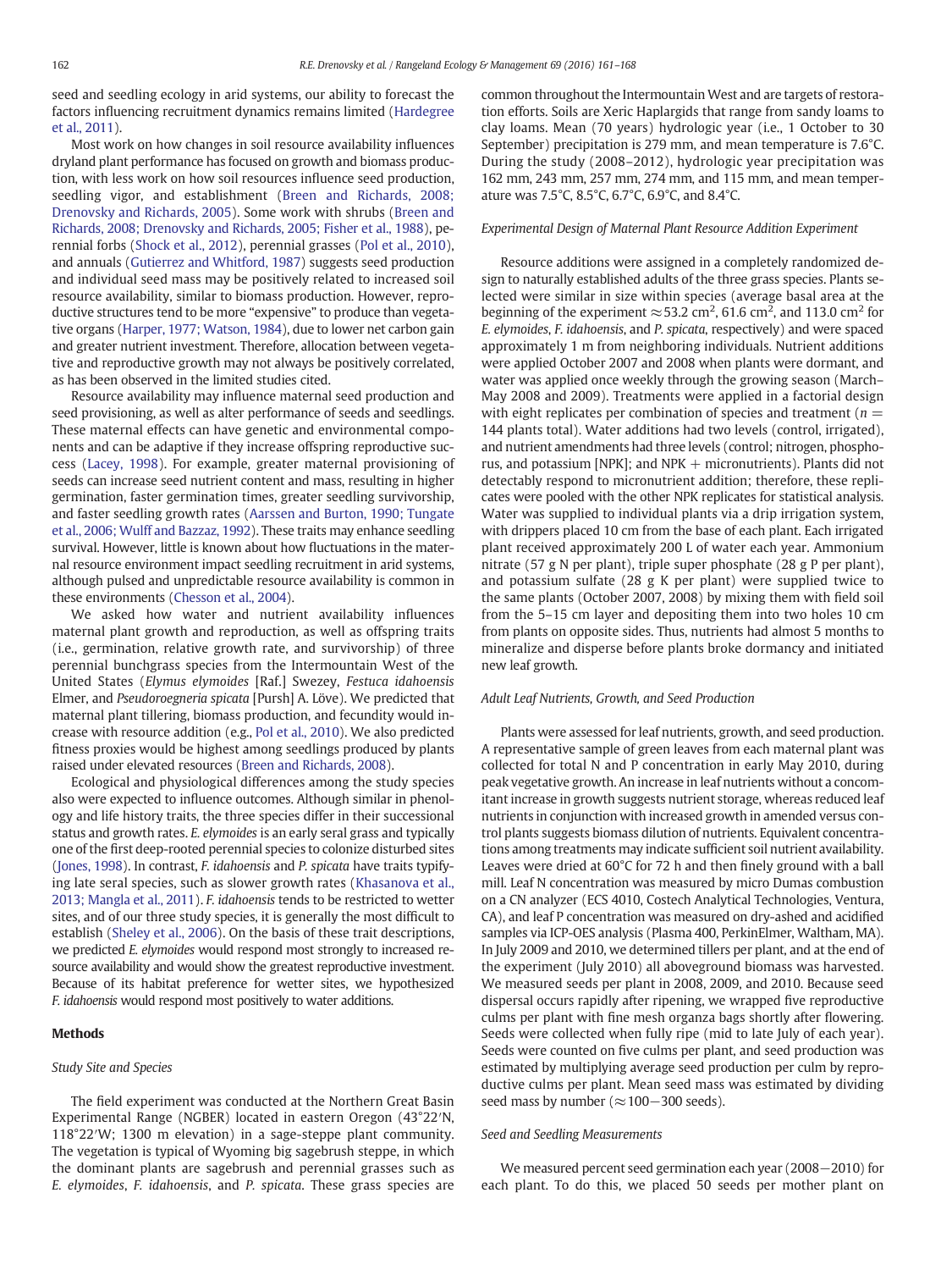moistened filter paper in petri dishes, sealed the plates with parafilm to retain moisture, and placed them on a laboratory bench top at ambient temperatures and light ( $n = 4-16$  dishes per species for each treatment) and recorded which seeds germinated over a 21-d period. To assess relative growth rate, in 2009, individual germinated seedlings were transplanted into Cone-tainers (Steuwe & Sons, Tangent, OR) filled with a 2:1 mixture of sand and sieved (2 mm) field soil. There were eight replicates for each species by maternal plant treatment. Due to low seed production per plant in 2009, we did not have sufficient replication to compare RGR responses between maternal plants within treatments. Rather, responses represent seedling performance as averaged across the eight maternal plants per treatment. The growth chamber was maintained at 25°C with a 12-h photoperiod and a light intensity of 800 µmol m $^{-2}$  s $^{-1}$ . Soil moisture in the pots was maintained at field capacity. Following emergence of the first true leaves, eight replicates per species and treatment were harvested; a second harvest occurred 4 weeks later. For each harvest, biomass was separated into leaves, culms, and roots. Leaf area and root length were measured via image analysis using WinRhizo (Regents Instruments, Saint Foy, Canada). All biomass was oven dried at 60°C for 72 h and then weighed. To calculate seedling relative growth rate (RGR), leaf mass ratio (LMR), and relative root elongation rate (RRER), we followed [Causton and Venus \(1981\)](#page-6-0) and used ungraded and unpaired harvests. Relative growth rate (RGR) is change in total seedling biomass per unit biomass over time, LMR is leaf biomass relative to total plant biomass, and RRER is change in root length per unit length over time.

# Seed Germination and Survivorship in the Field

We assessed how maternal soil resource environment influenced seed germination and survivorship in the field. We collected seed from plants in summer 2010 that had received water, NPK, or water + NPK over two growing seasons, as well as from plants that received no supplemental soil resources (control); because micronutrients had no effect on treatment responses, seeds from maternal plants receiving this treatment were not included in further aspects of the study. To quantify emergence and survival, seeds collected from plants in the resource manipulation experiment were sown in the field in  $0.5 \times 2.0$  m plots; plots were spaced 1.0 m apart and arranged in a  $3 \times 12$  grid. One month before seeding (September 2010), plots were tilled and raked smooth. In October 2010, 290 viable seeds were hand-sown into each plot and covered with 1 cm of field soil. In general, each species by treatment combination was replicated three times in a completely randomized design. The exception was F. idahoensis, in which low seed production made no seeds available for the NPK maternal treatment and only two replicates available for the water  $+$  NPK maternal treatment. Emergence and survival were tracked monthly through the following growing season (2011).

To quantify germination in the field, we placed a nylon mesh germination bag filled with 50 seeds of the appropriate species and treatment mixed with sieved (2 mm) field soil adjacent to each plot in October 2010. In general, there were three replicate bags per species by treatment combination. Seed bags were harvested in early March 2011, following peak germination. All seeds with a radicle were scored as germinated. For 2 years, we quantified the portion of sown seeds that emerged and survived and also quantified the proportion of germinated seeds that emerged and survived. The differences between these two estimates allows us to determine if potential differences in seedling survival are due to greater mortality during germination or greater mortality of seedlings following germination.

# Statistical Analysis

For adult plant measurements made at one point in time (vegetative biomass, leaf N and P concentrations), univariate analysis of variance (ANOVA) was used to compare differences among species and resource addition treatments. Species, nutrient addition (control, NPK), and water addition (control, water addition) and their interactions were included in all ANOVA models. Normality and equal variance were tested using Shapiro Wilks and Levene's test, respectively. Vegetative biomass and leaf P concentration were log-transformed to meet model assumptions. For adult measurements made annually (seed number and mass, germination and tiller production), repeated measures ANOVA (RM-ANOVA) was used to test effects of species, nutrient addition, and water addition, as well as how these effects changed through time. Mauchly's criterion was used to test sphericity, and when this assumption was not met, we used the Huynh-Feldt P value correction. Because micronutrients had no detectable effect on maternal plant responses (means and standard errors not shown), the NPK  $+$  micronutrients treatment was pooled with the NPK treatment for response variables measured on maternal plants. Not all plants survived, nor did all plants produce seeds; therefore, most response variables had unequal replication among species and treatments. All figures indicate the level of replication for the response variables. Germination percentages were compared with ANOVA, and survivorship rates were compared with RM-ANOVA; these models were similar in structure to those used for adult measurements.

We calculated a trait plasticity index, PI<sub>v</sub>, for aboveground biomass, tiller production, individual seed number, and seed mass. We calculated this index as the maximum response to a treatment-minimum response to a treatment/maximum response to a treatment [\(Valladares et al.,](#page-7-0)  $2006$ ). A PI<sub>v</sub> was calculated for each species within each year the trait was measured, and then the value for each species was averaged across years. This index varies from zero (lack of plasticity) to one (maximal plasticity). Additionally, to assess potential for trade-offs between vegetative and reproductive traits, as well as within reproductive traits (i.e., individual seed number and individual seed mass), we used correlation analysis using Pearson's product moment correlations.

# **Results**

#### Adult Growth and Seed Production

Compared with other treatments, E. elymoides and P. spicata tiller production was greater in the water  $+$  NPK treatment (water  $*$  nutrient interaction,  $P = 0.05$ ; [Fig. 1](#page-3-0)A–C). P. spicata tiller production was greater with NPK addition (species  $*$  nutrient interaction,  $P = 0.009$ ), and the same was true for E. elymoides and F. idahoensis when water was added in addition to nutrients. With water and nutrient addition, there was a large increase in P. spicata vegetative biomass (species \* nutrient interaction,  $P = 0.01$ ; [Fig. 2\)](#page-3-0). Across all species, more vegetative biomass was produced when water and nutrients were supplied together (water  $*$  nutrient interaction,  $P = 0.01$ ).

Control and water-amended plants had lower leaf N concentration than plants receiving only nutrient amendment, but the magnitude of these effects varied by species (water \* nutrient \* species interaction,  $P = 0.03$ ; [Fig. 3](#page-3-0)A). F. idahoensis tended to have the highest leaf P concentrations (species effect,  $P = 0.004$ ; [Fig. 3](#page-3-0)B). Across species, leaf P was slightly higher when only nutrients were supplied but was slightly lower when nutrients and water were supplied together (water \* nutrient interaction,  $P = 0.01$ ). Overall, differences in leaf P between species and treatments were quite small.

# Seed and Seedling Traits

Seed production varied among years and species ( $P = 0.01$ ; [Fig. 4](#page-4-0)A) but did not differ in response to resource addition ( $P > 0.05$  for all main and interactive effects including resource amendment). In general, all species produced few seeds in 2008 and seed production remained low across the 3 years of study for F. idahoensis. Seed production increased over the time period of the study in E. elymoides, and seed production was higher in this species than F. idahoensis and P. spicata in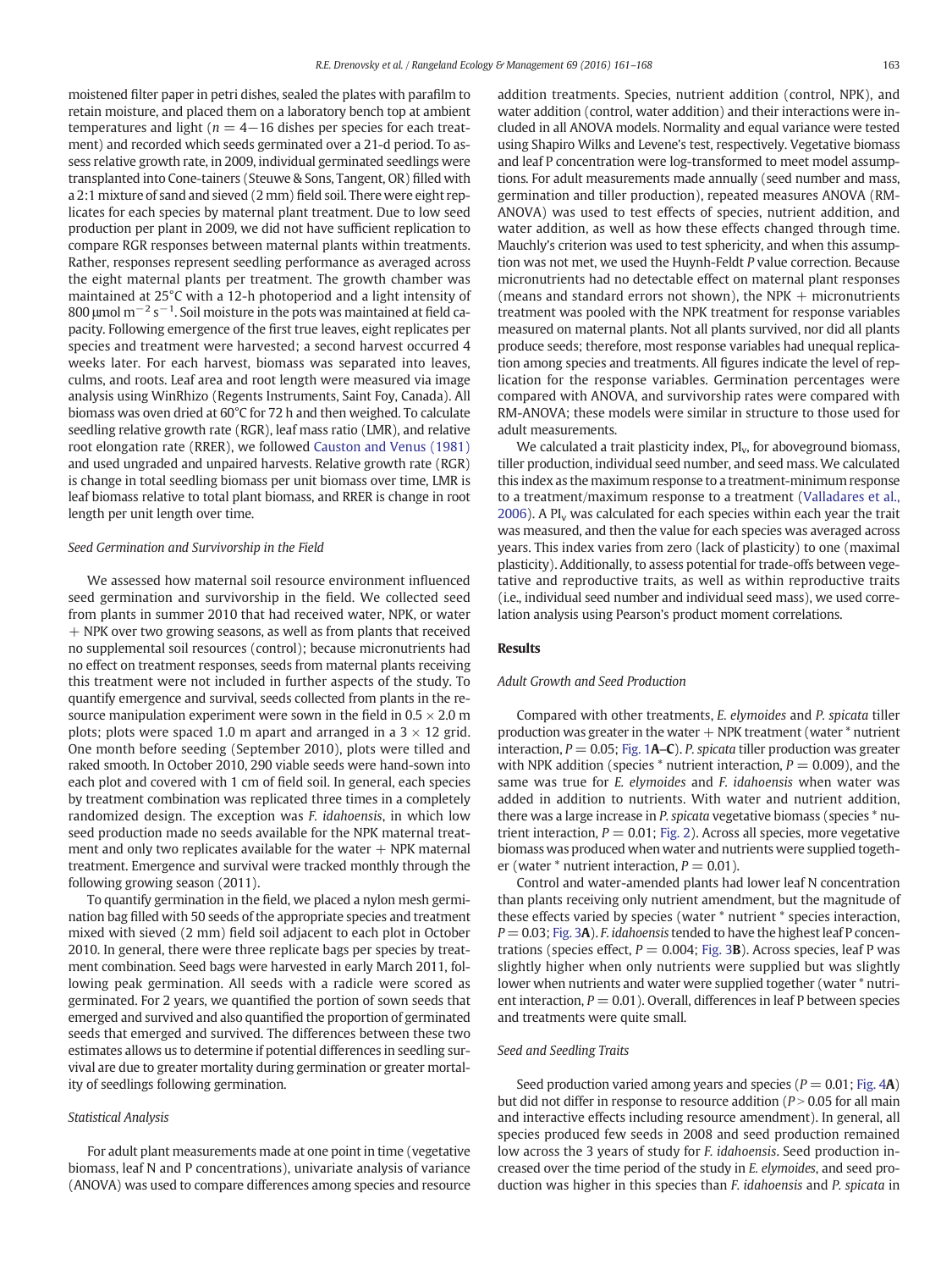<span id="page-3-0"></span>

Figure 1. Tiller production per plant in maternal (A) Elymus elymoides, (B) Festuca idahoensis, and (C) Pseudoroegneria spicata in the second and third years following resource amendment. Data are means  $\pm$  S.E. ( $n = 7-16$ ).

2009 and 2010. P. spicata produced a comparable number of seeds in 2008 and 2009 but more seeds in 2010. For the three species, average individual seed mass tended to be greater in one or more years with the addition of water (time  $*$  species  $*$  water interaction,  $P = 0.003$ ; [Fig. 4](#page-4-0)B). Overall, individual seed mass in F. idahoensis was lower than that of E. elymoides and P. spicata. Similarly, total seed mass (i.e., seed number \* average individual seed mass) was highest in E. elymoides, particularly those plants supplemented with either nutrients or water, and lowest in *F. idahoensis* (species effect,  $P = 0.0009$ ; nutrient effect,  $P = 0.03$ ; water effect,  $P = 0.03$ ; means not shown). Seed germination was high for all species and years (i.e.,  $\approx$  70%; [Fig. 4](#page-4-0)C), and the highest germination percentages were observed for E. elymoides (species effect,  $P = 0.008$ ). Germination tended to be lower in *F. idahoensis* and P. spicata in 2009, compared with 2008 and 2010 (time effect,  $P = 0.0001$ .

Seedling RGR and its components were highly variable among treatments [\(Fig. 5](#page-5-0)A–C). Although not significant, across all species, seedling RGR tended to be higher in seedlings from control plants, and across treatments, seedling RGR tended to be highest in P. spicata and lowest in E. elymoides (see [Fig. 5](#page-5-0)A). Leaf mass ratio (LMR) was similar among species and treatments, with most seedlings allocating  $\approx$ 30–40% of



Figure 2. Total aboveground vegetative biomass per plant in maternal perennial bunchgrasses following resource amendment. Data are back-transformed means  $\pm$  asymmetric 95% confidence intervals ( $n = 8-16$ ).

their biomass to leaves (see [Fig. 5](#page-5-0)B). Across species, RRER tended to be higher in seedlings from maternal plants receiving additional water, and across treatments, RRER tended to be highest in P. spicata and lowest in E. elymoides (see [Fig. 5](#page-5-0)C).

Across species and treatments, germination was relatively high  $($  > 74%), but not all species responded equally to resource amendment (species  $*$  nutrient interaction,  $P = 0.0003$ ; species  $*$  water interaction,



Figure 3. Leaf (A) N and (B) P concentration from maternal *Elymus elymoides*. Festuca idahoensis, and Pseudoroegneria spicata plants following 3 years of resource amendment. Data are means  $\pm$  S.E. (A) and back-transformed means  $\pm$  asymmetric 95% confidence intervals (**B**)  $(n = 7-16)$ .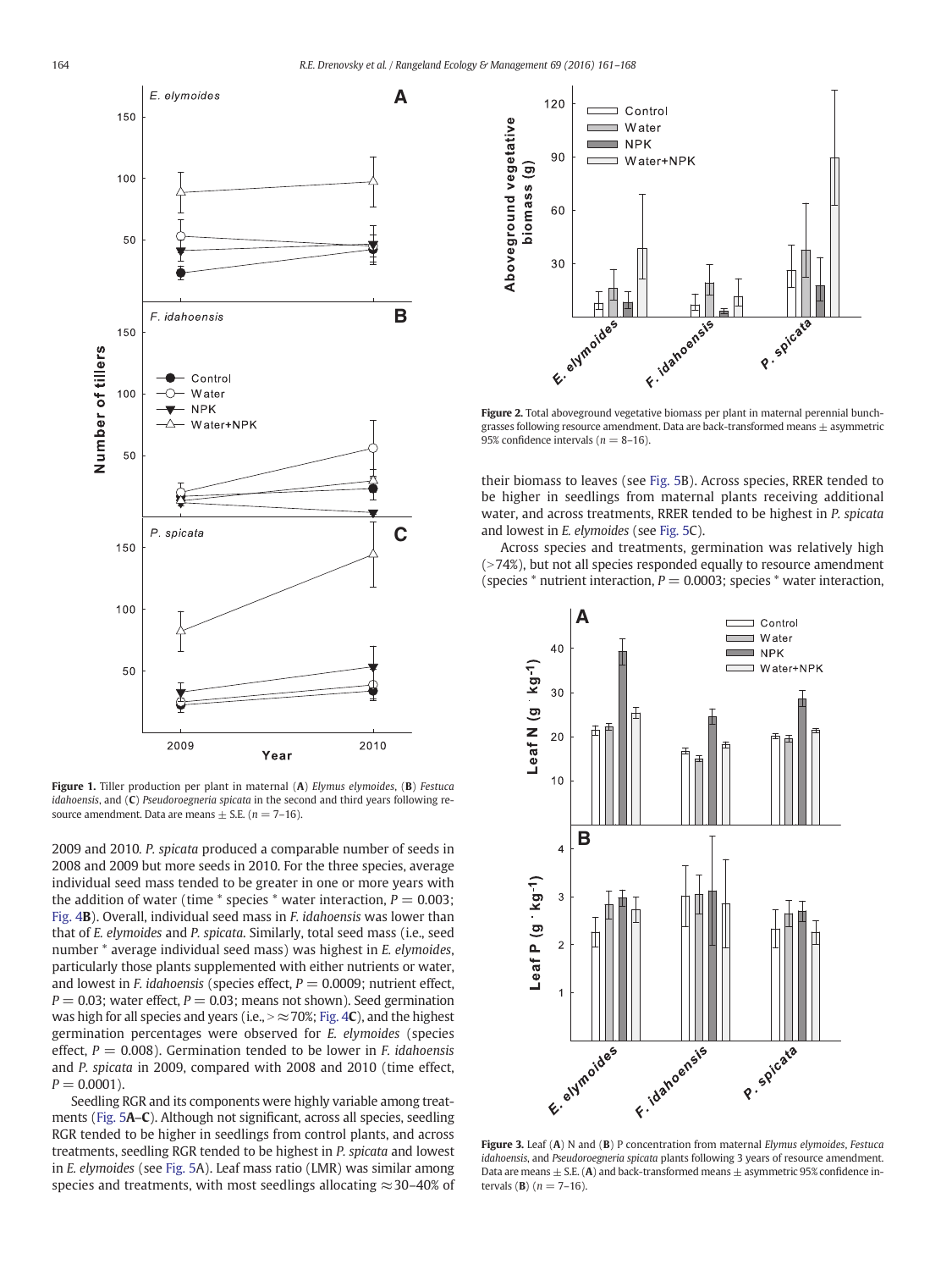<span id="page-4-0"></span>

Figure 4. A, Total seed production per plant, B, mean individual seed mass, and C, laboratory germination percentages across the 3 years of study. For panels A and C, data are means  $+$  S.E. ( $n = 26-48$ ) averaged across resource amendment treatments, as responses depended solely on species and/or year, based on the RM-ANOVA model results. For panel **B**, data are means  $\pm$  S.E. ( $n = 11-24$ ). Black symbols reflect seed mass responses in which the maternal environment did not receive water amendment, and white symbols reflect seed mass responses in which the maternal environment received water amendments.

 $P = 0.01$ ; [Fig. 5](#page-5-0)D). F. idahoensis and E. elymoides seed germination varied little across treatments, whereas P. spicata tended to have higher germination in seeds from maternal plants that received additional water but lower germination in seeds from maternal plants receiving only additional nutrients.

Survivorship of planted seeds (calculated as the percentage of seedlings surviving based on the number of seeds sown) differed among years, species, and water availability (time \* species \* water interaction,  $P = 0.03$ ; [Fig. 6](#page-6-0)A–C). In general, survivorship of planted seeds was low across all treatments for F. idahoensis and differed little among years. Similarly, survivorship was similar between treatments in E. elymoides, although survivorship declined between 2011 and 2012. In contrast, survivorship tended to be higher in P. spicata seeds collected from maternal plants receiving additional water in 2011 and 2012, although there was a decrease in survivorship between years. Postgermination survivorship (calculated as the percentage of seedlings surviving based on the number of seeds that germinated in the field) did not differ on the basis of maternal resource environment and was only influenced by a time  $*$  species interaction ( $P < 0.0001$ ).

#### Trait Plasticity and Potential for Trade-offs Among Traits

Both vegetative traits were fairly plastic across all three species. Aboveground biomass per plant  $PI<sub>v</sub>s$  ranged from 0.76 to 0.86, with P. spicata being the least plastic and F. idahoensis being the most plastic. Tiller production was slightly less plastic than biomass responses, with PI<sub>v</sub>s ranging from 0.65 to 0.75, with P. spicata being the most plastic and E. elymoides being the least plastic. Average seed number per plant was more variable than average individual seed mass, with seed number  $PI<sub>v</sub>s$  ranging from 0.70 to 0.81 and seed mass  $PI<sub>v</sub>s$  ranging from 0.20 to 0.27. For both reproductive traits, F. idahoensis was most plastic and E. elymoides and P. spicata were similar in their plasticity.

Across all species and treatments, average seed number per plant was positively correlated with both tiller number (2009:  $r = 0.34$ ,  $P <$ 0.0001; 2010:  $r = 0.39$ ,  $P < 0.0001$ ) and aboveground biomass per plant (2010:  $r = 0.29$ ,  $P = 0.0007$ ). Correlations among average seed number per plant and average individual seed mass varied from neutral to positive, depending on year (2008: n.s.; 2009:  $r = 0.41$ ,  $P < 0.0001$ ; 2010:  $r = 0.19$ ,  $P = 0.05$ ). Laboratory germination was positively correlated with average individual seed mass across all species (2008:  $r =$ 0.21,  $P = 0.02$ ; 2009:  $r = 0.30$ ,  $P = 0.004$ ; 2010:  $r = 0.34$ ,  $P = 0.0003$ ).

# **Discussion**

Overall, we predicted that resource addition would increase growth and fecundity of our suite of perennial bunchgrasses. However, species and individual plant traits differed in the strength of their responses to specific resource additions. As hypothesized, nutrient and water additions increased plant growth. This water and nutrient co-limitation was particularly evident in E. elymoides and P. spicata, while F. idahoensis showed stronger growth responses to water addition alone, as might be expected based on its preference for wetter sites. Contrary to our predictions, seed production and, in many ways, seed quality and seedling performance, were not strongly influenced by resource addition, even in the fast-growing E. elymoides, which was expected to be most plastic in response to resource addition. Seed production was highly variable among years and differed among species but was unresponsive to resource addition. Particularly in the second and third years of the study, E. elymoides had its highest seed production, as would be expected of this short-lived species, whereas the slow-growing F. idahoensis had the lowest seed production of the three species, producing few seeds across the 3 years of the study. These seed production data suggest that controls over plant productivity were decoupled from the drivers of seed production in our suite of perennial bunchgrasses.

The apparent lack of resource limitation to seed production was surprising, given the strong controls of water and nutrients on biomass productivity, below-average precipitation in the first year of the study (i.e., 2008), and previous observations of increased seed production in dryland plants following resource addition [\(Breen and Richards, 2008;](#page-6-0) [Drenovsky and Richards, 2005; Fisher et al., 1988; Gutierrez and](#page-6-0) [Whitford, 1987; Pol et al., 2010; Shock et al., 2012\)](#page-6-0). However, other authors have observed minimal seed production responses to resource addition. For example, in a common garden study, N addition had little influence on seed production in 15 of the 18 herbaceous annual, biennial, and perennial Mediterranean plants studied ([Fortunel et al., 2009](#page-6-0)). Similar results have been observed in the desert shrub, Atriplex canescens (Pursh) Nutt., in which ecotype was a stronger influence on seed production than nutrient or water amendments ([Petersen and](#page-7-0) [Ueckert, 2005\)](#page-7-0). Our study suggests that factors beyond soil resource availability constrain seed production in our species; these factors likely include phenology, thermal regimes, or other environmental cues. Plant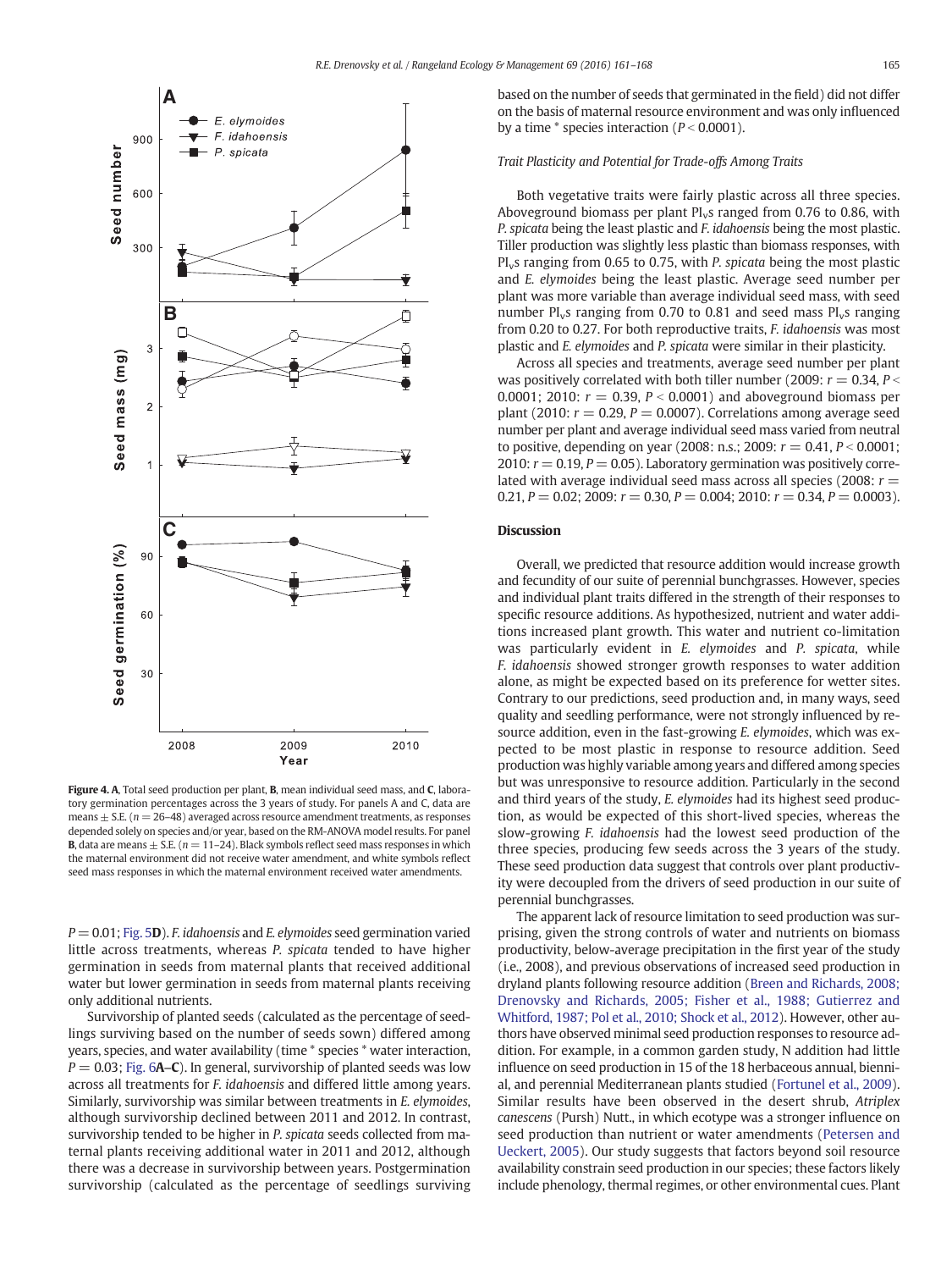<span id="page-5-0"></span>

Figure 5. A, Seedling relative growth rate (RGR), B, leaf mass ratio (LMR), C, relative root elongation rate (RRER) for growth chamber-grown plants, and D, average seed germination under field conditions. Seedling "treatments" represent the maternal plant environment. Insufficient seed was produced by Festuca idahoensis maternal plants receiving NPK; therefore, this "treatment" was omitted from this portion of the experiment. Data are means  $\pm$  S.E. ( $n = 1$ –3). No S.E. bars are included for *Elymus elymoides* from maternal control plants in (**D**) because all three replicates had equivalent field germination, and no S.E. bars are included for F. idahoensis from maternal control plants in (D) because there was only one replicate.

reproduction can be highly sensitive to temperature stress, impacting flower and gametophyte development, pollination, and fruit and seed set ([Bykova et al., 2012](#page-6-0)). Furthermore, recent work with the masting tree Nothofagus solandri suggests that nutrient availability may interact with environmental factors such as rainfall and temperature to determine seed production [\(Smaill et al., 2011](#page-7-0)). Thus, the timing of environmental events (e.g., temperature extremes or resource pulses) in coordination with plant phenology may play a key role in the reproductive success of these bunchgrasses.

In contrast to seed production, seed mass (both individual and total per plant) was relatively more responsive to resource amendment, particularly in E. elymoides and P. spicata, although results were not consistent among years and in general, the degree of plasticity in individual seed mass was low across all three species. Greater seed mass has been linked to higher seedling survivorship [\(Moles and Westoby,](#page-7-0) [2004\)](#page-7-0), particularly in heterogeneous environments ([Coomes and](#page-6-0) [Grubb, 2003\)](#page-6-0). In our study, laboratory germination rates were positively correlated with seed mass across species and treatments. More importantly, field germination was slightly higher in P. spicata seeds that had been collected from irrigated maternal plants, and survivorship nearly doubled in P. spicata seedlings whose maternal plants had been irrigated, although the influence of maternal irrigation decreased over time. Given the low survivorship among the study species, any factor that doubles recruitment is significant. The increased survivorship observed in P. spicata seedlings from irrigated maternal plants is particularly impressive in the 2012 growing season, as precipitation was well below average (115 mm in 2012 compared with the 279-mm 70-year average). Although survivorship from seed to seedling stages increased for P. spicata with water addition in the maternal environment, postgermination survivorship of seedlings did not. This difference suggests higher survival rates of seeds collected from water-amended

maternal plants were due to higher germination rates and not higher RGR of seedlings. Thus, high rainfall years may increase seed size in P. spicata, improving its survivorship through higher germination. These gains could increase P. spicata abundance, as differences in plant performance among species at early life history stages can have large impacts on community structure [\(HilleRisLambers et al., 2009\)](#page-7-0).

Although seed production per plant varied substantially across years, this variation was not related to cumulative treatment effects and individual seed mass was not very plastic across species or treatments. In contrast, vegetative production of adult plants was highly plastic in response to resource amendment. The high degree of biomass and tillering plasticity observed in the slow-growing F. idahoensis and P. spicata was surprising. Although a trade-off between vegetative and reproductive growth is often predicted, these trade-offs may not be realized if a minimum size is required for reproduction, if different resource pools support these functions, or if the two processes are developmentally correlated ([Pulido et al., 2014](#page-7-0)).

Our experimental approach did not allow us to discern if phenotypic differences among offspring were due to changes in maternal provisioning or phenotypic plasticity [\(Bergum et al., 2012; Galloway, 2005](#page-6-0)). Regardless of the source, the overall lack of maternal effects for most seed and seedling traits was surprising, given the strong maternal plant growth responses to resource amendment. It is possible that the general lack of plasticity in seed and seedling traits could be the result of a lack of genetic variation among our maternal plants [\(Galloway,](#page-6-0) [2005\)](#page-6-0). We used field-established maternal plants with unknown parentage, and, consequently, we do not know the degree of genetic variation among individuals in our population. However, self-pollination is one mechanism that can limit genetic variation by decreasing gene flow and reducing heterozygosity ([Knapp and Rice, 1996\)](#page-7-0). Although P. spicata is self-sterile [\(Jensen et al., 1990\)](#page-7-0), both E. elymoides and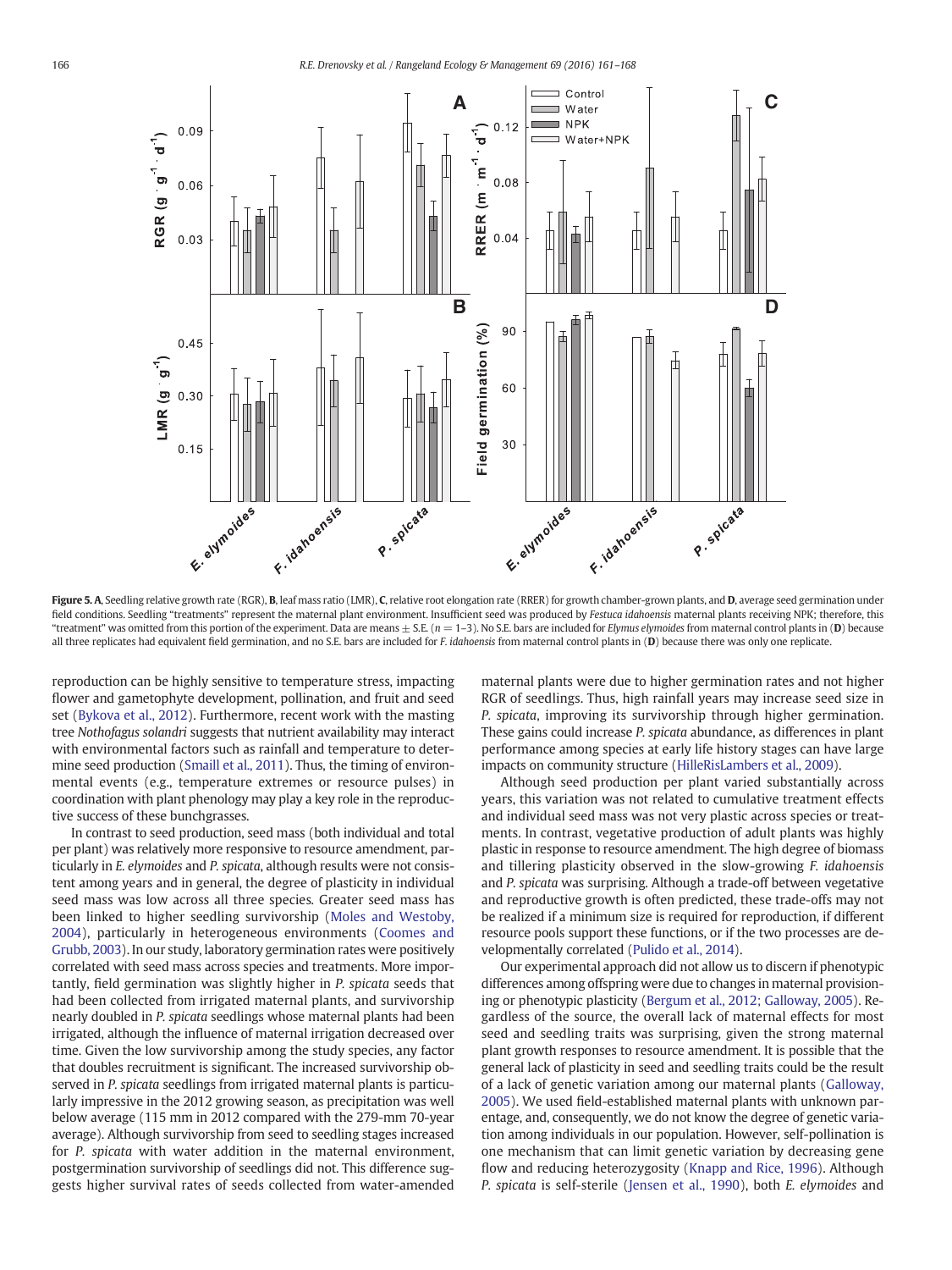<span id="page-6-0"></span>

Figure 6. Average survivorship from seed to seedling stages under field conditions in 2011 and 2012 for (A) Elymus elymoides, (B) Festuca idahoensis, and (C) Pseudoroegneria spicata. Seed was planted in 2010, and seedling "treatments" represent the maternal plant environment. Replicates were averaged across nutrient treatments within a year as only species, water amendment, and year were significant in the RM-ANOVA model. Data are means  $\pm$  S.E. ( $n = 3-6$ ).

F. idahoensis can self-pollinate [\(Jones, 1998; Smith, 1944](#page-7-0)), which may limit genetic variation within populations of these species. If the measured seed and seedling traits are conserved within our populations, plasticity for these traits could be constrained. We did observe small (although variable) differences in seed mass in response to treatment. Additionally, our study and other studies in this system (Bates et al., 2009) found that seed production can vary more than twofold across years, suggesting strong plasticity in seed production. Changes in individual seed mass in response to resource amendment were particularly unexpected, as seminal work on maternal effects suggested that seed number is a much more plastic trait than seed size ([Weiner](#page-7-0) [et al., 1997](#page-7-0)). Although seed mass is considered one of the least plastic traits, seed mass may vary when seed number is restricted [\(Harper et al., 1970](#page-7-0)), as we observed in our study. In spatially or temporally heterogeneous environments, differences in seed size may be adaptive, as variation in seed provisioning may ensure that at least some seeds will have sufficient resources to survive poor conditions (Capinera, 1979).

# Implications

Although much research has probed how environmental factors influence rangeland plant growth and biomass production, the corresponding impacts of this changed productivity on seed and seedling dynamics have received much less attention ([Verheyen et al., 2009](#page-7-0)). This knowledge gap is critical to fill, given that changes in rangeland plant community composition, as a result of natural and anthropogenic environmental change, may occur primarily through impacts on seedling recruitment ([Walck et al., 2011](#page-7-0)). In this study, we observed a strong decoupling of biomass and seed production in response to variation in soil resource availability. Namely, while increases in soil water and nutrient availability stimulated aboveground vegetative production, increases in soil nutrient availability did not significantly stimulate more seed production or improve seed vigor. The impact of maternal plant water addition on seed and seedling dynamics was limited primarily to P. spicata. These data indicate that although belowground resources limit the growth and survival of established plants in arid systems, fecundity and population growth responses to soil resources appear to be constrained by complex sets of aboveground environmental conditions and cues that vary substantially across years. A larger focus on the controls that may drive episodic periods of elevated seed production and recruitment independent from short term changes in soil resource availability will be fundamental if we are to be able to forecast patterns of natural seedling recruitment and native plant population maintenance in these systems.

# Acknowledgments

We thank L. Ziegenhagen and R. Day for field assistance and M. Setter for help with ICP analyses.

#### References

- Aarssen, L.W., Burton, S.M., 1990. [Maternal effects at four levels in](http://refhub.elsevier.com/S1550-7424(16)00005-1/rf0005) Senecio vulgaris [\(Asteraceae\) grown on a soil nutrient gradient. Am. J. Bot. 77, 1231](http://refhub.elsevier.com/S1550-7424(16)00005-1/rf0005)–1240.
- Abella, S.R., Newton, A.C., 2009. [A systematic review of species performance and](http://refhub.elsevier.com/S1550-7424(16)00005-1/rf0010) [treatment effectiveness for revegetation in the Mojave Desert, USA. In: Fernandez-](http://refhub.elsevier.com/S1550-7424(16)00005-1/rf0010)[Bernal, A., De La Rosa, M.A. \(Eds.\), Arid environments and wind erosion. Nova Sci](http://refhub.elsevier.com/S1550-7424(16)00005-1/rf0010)[ence, Hauppauge, NY, USA, pp. 45](http://refhub.elsevier.com/S1550-7424(16)00005-1/rf0010)–74.
- Allen, E.B., 1995. [Restoration ecology: limits and possibilities in arid and semiarid lands.](http://refhub.elsevier.com/S1550-7424(16)00005-1/rf0015) [In: Roundy, B.A., McArthur, E.D., Haley, J.S., Mann, D.K. \(Eds.\), Proceedings: Wildland](http://refhub.elsevier.com/S1550-7424(16)00005-1/rf0015) [Shrub and Arid Land Restoration Symposium. US Department of Agriculture, Ogden,](http://refhub.elsevier.com/S1550-7424(16)00005-1/rf0015) UT, USA, pp. 7–[15 \(Forest Service, INT-GTR-315\)](http://refhub.elsevier.com/S1550-7424(16)00005-1/rf0015).
- Bates, J.D., Rhodes, E.C., Davies, K.W., Sharp, R., 2009. Postfi[re succession in big sagebrush](http://refhub.elsevier.com/S1550-7424(16)00005-1/rf0020) [steppe with livestock grazing. Rangel. Ecol. Manag. 62, 98](http://refhub.elsevier.com/S1550-7424(16)00005-1/rf0020)–110.
- Bergum, K.E., Hild, A.L., Mealor, B.A., 2012. [Phenotypes of two generations of](http://refhub.elsevier.com/S1550-7424(16)00005-1/rf0025) Sporobolus airoides seddlings deried from Acroptilon repens[-invaded and non-invaded grass](http://refhub.elsevier.com/S1550-7424(16)00005-1/rf0025) [populations. Restor. Ecol. 20, 227](http://refhub.elsevier.com/S1550-7424(16)00005-1/rf0025)–233.
- Breen, A.N., Richards, J.H., 2008. [Irrigation and fertilization effects on seed number, size,](http://refhub.elsevier.com/S1550-7424(16)00005-1/rf0030) [germination and seedling growth: implications for desert shrub establishment.](http://refhub.elsevier.com/S1550-7424(16)00005-1/rf0030) [Oecologia 157, 13](http://refhub.elsevier.com/S1550-7424(16)00005-1/rf0030)–19.
- Bykova, O., Chuine, I., Morin, X., Higgins, S.I., 2012. [Temperature dependence of the repro](http://refhub.elsevier.com/S1550-7424(16)00005-1/rf0035)[duction niche and its relevance for plant species distributions. J. Biogeogr. 39,](http://refhub.elsevier.com/S1550-7424(16)00005-1/rf0035) [2191](http://refhub.elsevier.com/S1550-7424(16)00005-1/rf0035)–2200.
- Capinera, J.L., 1979. [Qualitative variation in plants and insects](http://refhub.elsevier.com/S1550-7424(16)00005-1/rf0040)—effect of propagule size on [ecological plasticity. Am. Nat. 114, 350](http://refhub.elsevier.com/S1550-7424(16)00005-1/rf0040)–361.
- Causton, D.R., Venus, J.C., 1981. [The biometry of plant growth. Edward Arnold, London, UK](http://refhub.elsevier.com/S1550-7424(16)00005-1/rf0045) [\(320 pp.\)](http://refhub.elsevier.com/S1550-7424(16)00005-1/rf0045)
- Chambers, J.C., 2000. [Seed movements and seedling fates in disturbed sagebrush steppe](http://refhub.elsevier.com/S1550-7424(16)00005-1/rf0050) [ecosystems: implications for restoration. Ecol. Appl. 10, 1400](http://refhub.elsevier.com/S1550-7424(16)00005-1/rf0050)–1413.
- Chesson, P., Gebauer, R.L.E., Schwinning, S., Huntly, N., Wiegand, K., Ernest, M.S.K., Scher, A., Novoplansky, A., Weltzin, J.F., 2004. [Resource pulses, species interactions, and di](http://refhub.elsevier.com/S1550-7424(16)00005-1/rf0055)[versity maintenance in arid and semi-arid environments. Oecologia 141, 236](http://refhub.elsevier.com/S1550-7424(16)00005-1/rf0055)–253.
- Coomes, D.A., Grubb, P.J., 2003. [Colonization, tolerance, competition and seed-size varia](http://refhub.elsevier.com/S1550-7424(16)00005-1/rf0060)[tion within functional groups. Trends Ecol. Evol. 18, 283](http://refhub.elsevier.com/S1550-7424(16)00005-1/rf0060)–291.
- Drenovsky, R.E., Richards, J.H., 2005. [Nitrogen addition increases fecundity in the desert](http://refhub.elsevier.com/S1550-7424(16)00005-1/rf0065) shrub [Sarcobatus vermiculatus](http://refhub.elsevier.com/S1550-7424(16)00005-1/rf0065). Oecologia 143, 349–356.
- Fisher, F.M., Zak, J.C., Cunningham, G.L., Whitford, W.G., 1988. [Water and nitrogen effects](http://refhub.elsevier.com/S1550-7424(16)00005-1/rf0070) [on growth and allocation patterns of creosotebush in the northern Chihuahuan De](http://refhub.elsevier.com/S1550-7424(16)00005-1/rf0070)[sert. J. Range Manag. 41, 387](http://refhub.elsevier.com/S1550-7424(16)00005-1/rf0070)–391.
- Fortunel, C., Violle, C., Rourmet, C., Buatois, B., Navas, M.L., Garnier, E., 2009. [Allocation](http://refhub.elsevier.com/S1550-7424(16)00005-1/rf0075) [strategies and seed traits are hardly affected by nitrogen supply in 18 species differ](http://refhub.elsevier.com/S1550-7424(16)00005-1/rf0075)[ing in successional status. Perspect. Plant Ecol. Evol. Syst. 11, 267](http://refhub.elsevier.com/S1550-7424(16)00005-1/rf0075)–283.
- Galloway, L.F., 2005. [Maternal effects provide phenotypic adaptation to local environmen](http://refhub.elsevier.com/S1550-7424(16)00005-1/rf0080)[tal conditions. New Phytol. 166, 93](http://refhub.elsevier.com/S1550-7424(16)00005-1/rf0080)–100.